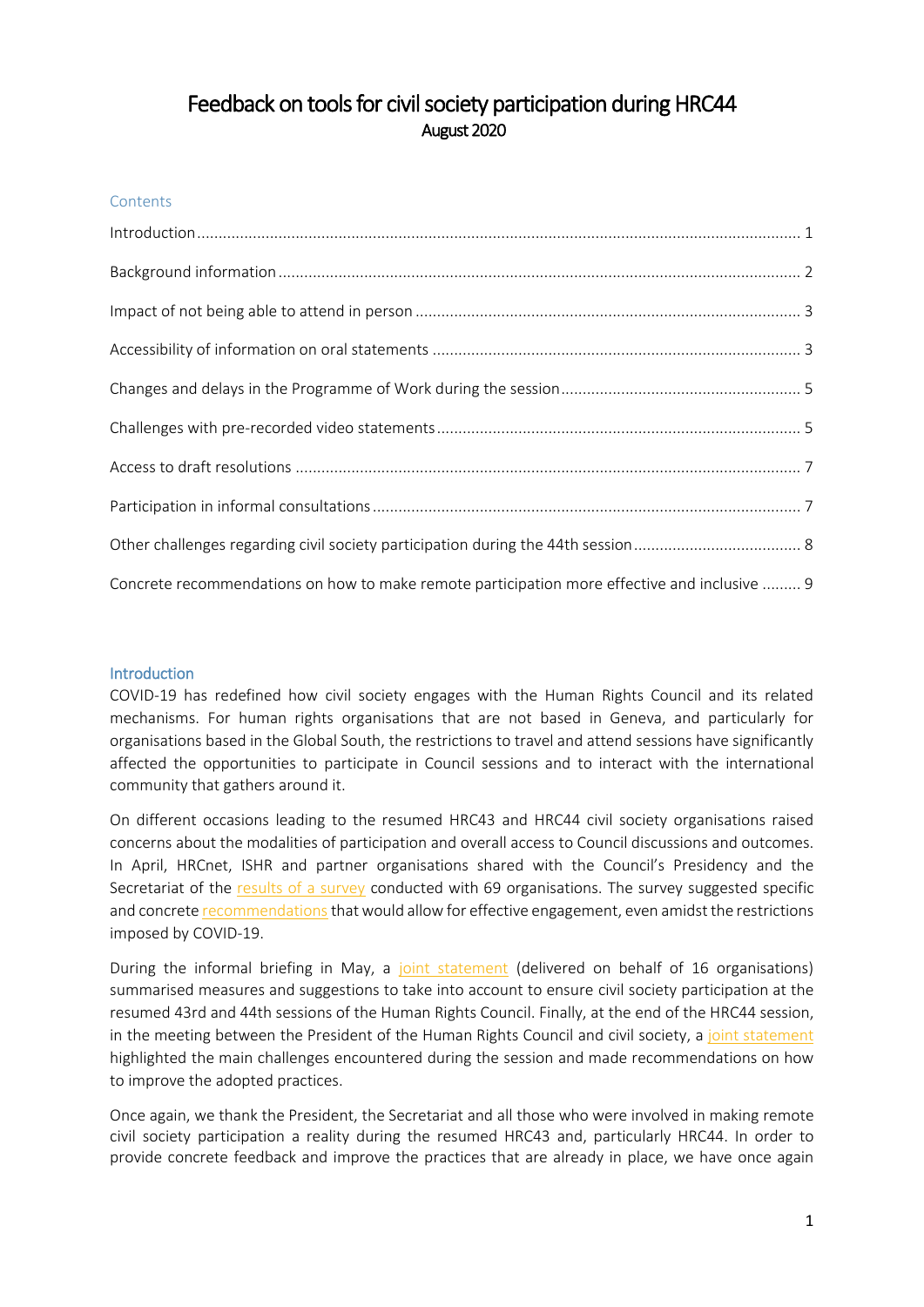gathered feedback from 26 local, regional and international organisations<sup>1</sup> who joined HRC44 remotely and in person. Their insightful responses evaluate the accessibility and effectiveness of the tools and the ongoing challenges that still need to be overcome.

The recommendations provided here supplement and reiterate the recommendations and suggestions provided by members of civil society organisations prior to and during the session. We are confident that they will help surpass the challenges for HRC45 and beyond and help solidify channels for more effective and diverse modalities at the Council.

The summary of the responses represent a compilation of the individual answers of participating organisations, and should not be seen as a collective position of all contributors. We thank all organisations who took the time to answer the survey and share their valuable insights.

### <span id="page-1-0"></span>Background information

**.** 

The organisations who responded to the survey are based in different parts of the world, including local, regional and international organisations. The majority of organisations, particularly those based outside of Europe, do not have a representative in Geneva (62 per cent don't have an office in the city, compared to 38 per cent that do). Overall, 92 per cent of the respondents said that they would have come to the session in Geneva if it weren't for the health, safety and travel restrictions imposed by COVID-19.



<sup>&</sup>lt;sup>1</sup> Organisations who contributed to the survey: Commonwealth Human Rights Initiative (CHRI); Men Engage Alliance; Asian-Pacific Resource and Research Centre for Women (ARROW), Human Rights House Foundation; Peace Brigades International; International Planned Parenthood Federation; Association for Progressive Communications; Bangladesh NGOs Network for Radio and Communication (BNNRC); Child Rights Connect; CHOICE for Youth and Sexuality; International Commission of Jurists; Humanists international; Amnesty International; Asian Forum for Human Rights and Development (Forum-Asia); Al-Haq; Centro de Estudios Legales y Sociales (CELS); International Service for Human Rights (ISHR); Global Interfaith Network;; Conectas Direitos Humanos; Comisión Mexicana de Defensa y Promoción de los Derechos Humanos; Sexual Rights Initiative.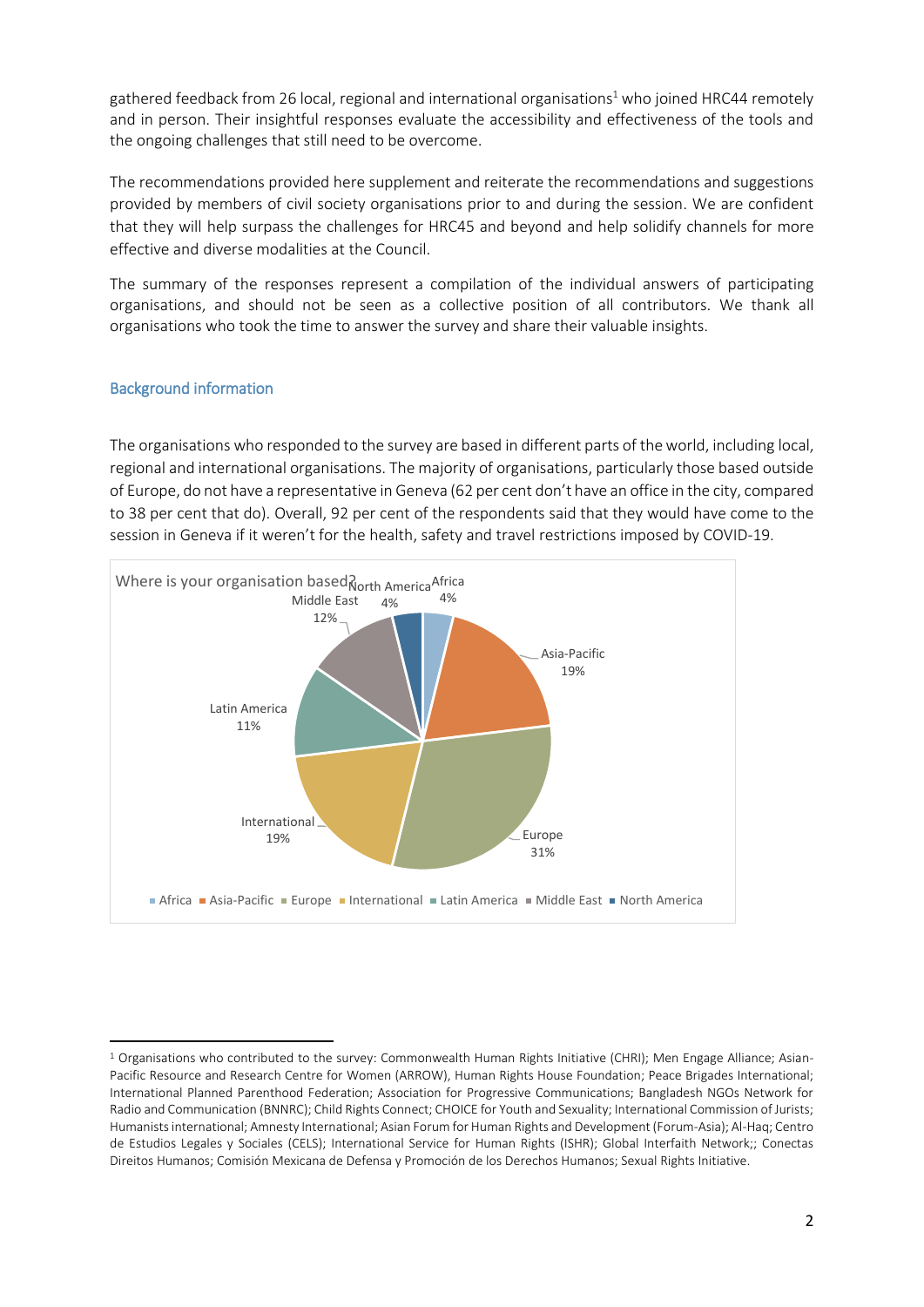#### <span id="page-2-0"></span>Impact of not being able to attend in person

The pandemic and related health, safety and travel restrictions have limited the number of organisations who attended the 44th session. While remote participation is a much needed alternative and its advancement should be encouraged, it should not be understood as a substitute for attending the session in person.

According to the survey, not being able to attend in person has meant significantly fewer advocacy opportunities and less engagement in the Council's proceeding. As one organisation pointed out "the biggest impact is to not follow the 'backstage' as many of the developments of the sessions happen outside of Room XX or now the Assembly Hall".

Not being able to travel to Geneva also reinforced the disparity in advocacy opportunities between those who have resources and can afford having representatives based in Switzerland and those who only come to the session sporadically. It also meant limited visibility of processes and opportunities for CSO engagement, which affected the possibility of meaningful interactions. According to one organisation "without a presence in Geneva, our input is very often overlooked".

But even for those who did have the option to attend in person, this session posed challenges: "while we do have a Geneva office, our member organizations not being able to attend the session in person has made it much more difficult for them to follow and engage with the session, and has impacted our overall capacity to do so."

Challenges to meet technical requirements for video statements imposed significant obstacles to participation, and some organisations felt that not enough efforts were made to include diversity of civil society representatives and provide guidance on how to meet the strict technical requirements.

An international organisation also pointed out that: "usually colleagues from regional and national offices attend the session in person, alongside the one or two UN representatives in Geneva. This allows more direct engagement and buy-in by local civil society and direct presentation 'from the ground'. So, in these circumstances, everything is more indirect and attempts to pre-record messages from people in the field were extremely complicated and time-consuming."

The session showed, however, that there is great interest in remote participation and untapped potential to consolidate these channels for engagement. An organisation from the Global South commented: "we organised a side event online this year which means we have not been able to meet face-to-face with our panellists, UN representatives and State delegations; it has been difficult to measure the impact of our advocacy and actions; however, we have also been able to carry out further statements during interactive dialogues than we usually would have, as we did not need to pay for travel costs of our speakers."

#### <span id="page-2-1"></span>Accessibility of information on oral statements

Particularly because of the uncertainty that led to the delay in the confirmation of the dates for HRC44, the availability, publicisation and accessibility of information about the modalities of participation for civil society was a crucial factor to guarantee effective inclusion of civil society in the session. While information on the registration for oral statements was somewhat easily accessible, when it came to information on participation by video statement, the rates of accessibility were lower, which had a considerable impact on organisations' capacity to prepare for the session.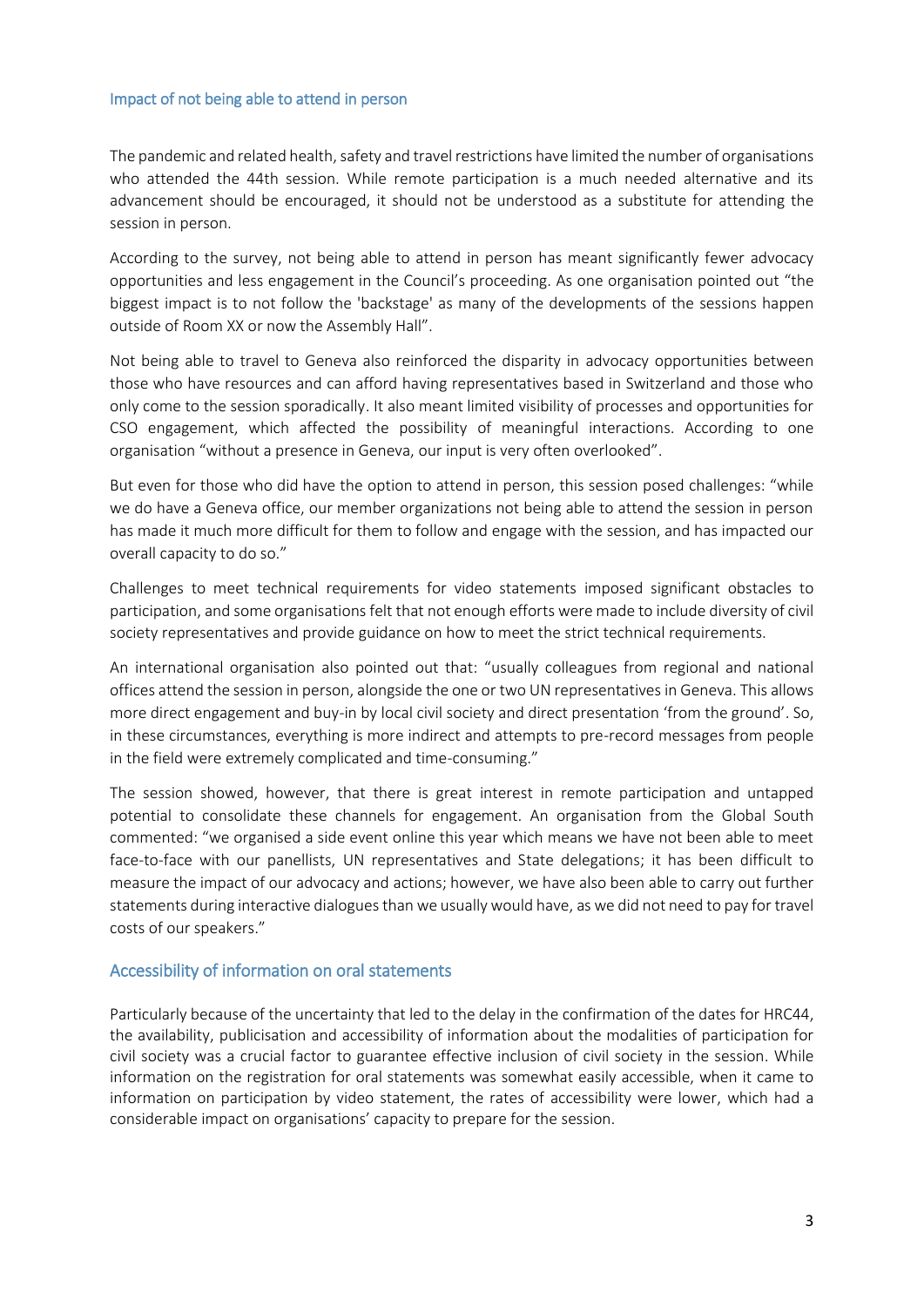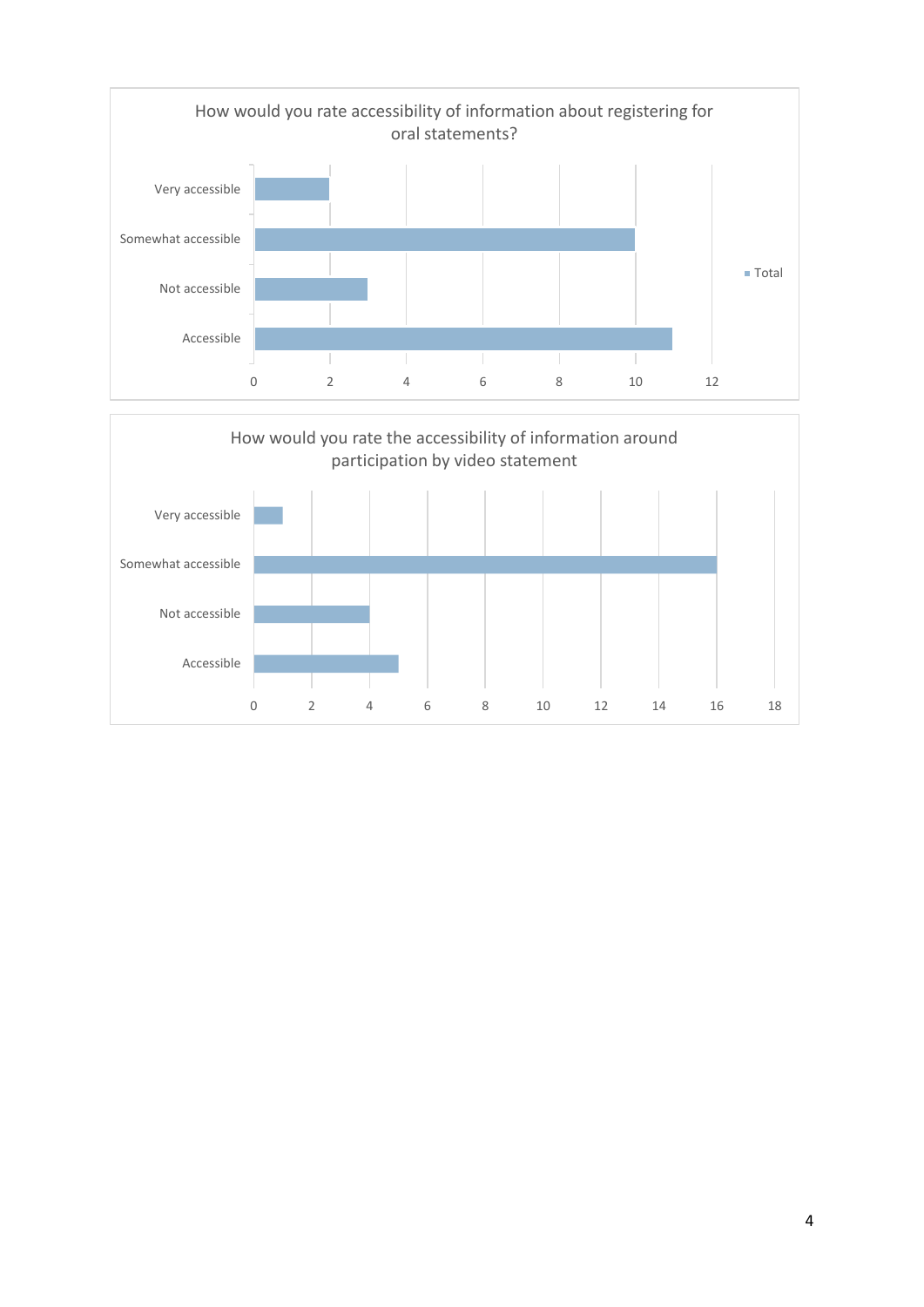### <span id="page-4-0"></span>Changes and delays in the Programme of Work during the session

The survey showed that up to date information was not readily available to NGOs. While the recently adopted Sched app system is a welcome development, it has to be further disseminated amongst civil society organisations.



#### <span id="page-4-1"></span>Challenges with pre-recorded video statements

**.** 

As mentioned before, a significant number of organisations experienced difficulties in meeting the technical specifications for uploading pre-recorded video statements (18 out of 20 organisations that responded to the survey had issues). It is relevant to highlight that, even organisations with larger structures and robust resources encountered problems while submitting the statements.

The most widely reported problem related to complications to upload the videos and technical difficulties with the specific required format or length of the videos. Many organisations also reported problems with the availability and clarity of the instructions available. There were also a relevant number of reports of videos that were uploaded but ended up not being played during the session without explanation, as well as, video messages that were not interpreted due to "sound quality concerns"<sup>2</sup>. However, transcripts are made available for all pre-recorded video statements so this should not be a problem.

One organisation said: "in the end we abandoned the attempt to do the video statement and switched at last minute to in-person. We appreciated the flexibility of the Secretariat in this regard. However, several of us spent a lot of time trying to make the video statement work. Would probably not attempt again". While switching modalities is a valuable resource for organisations who can access the session in person, that possibility was not initially communicated, and those who did not have that privilege on many occasions ended up not being able to address the Council at all.

In terms of technical support, the responses indicate that most organisations did not need external support, as they reached out to their own teams or to partner organisations to solve their difficulties.

<sup>&</sup>lt;sup>2</sup> Two examples of videos that were not interpreted due to "sound quality" issues: CSO statement on the panel discussion on women's rights and COVID-1[9 at this moment](http://webtv.un.org/live/watch/panel-discussion-on-covid-19-womens-rights-21st-meeting-44th-regular-session-human-rights-council-/6171492877001/#t=1h4m30s) and panellist's [intervention](http://webtv.un.org/search/panel-discussion-on-covid-19-womens-rights-21st-meeting-44th-regular-session-human-rights-council-/6171492877001/?term=&lan=english&cat=Human%20Rights%20Council&sort=date&page=5#t=1h41m50s) during the same panel.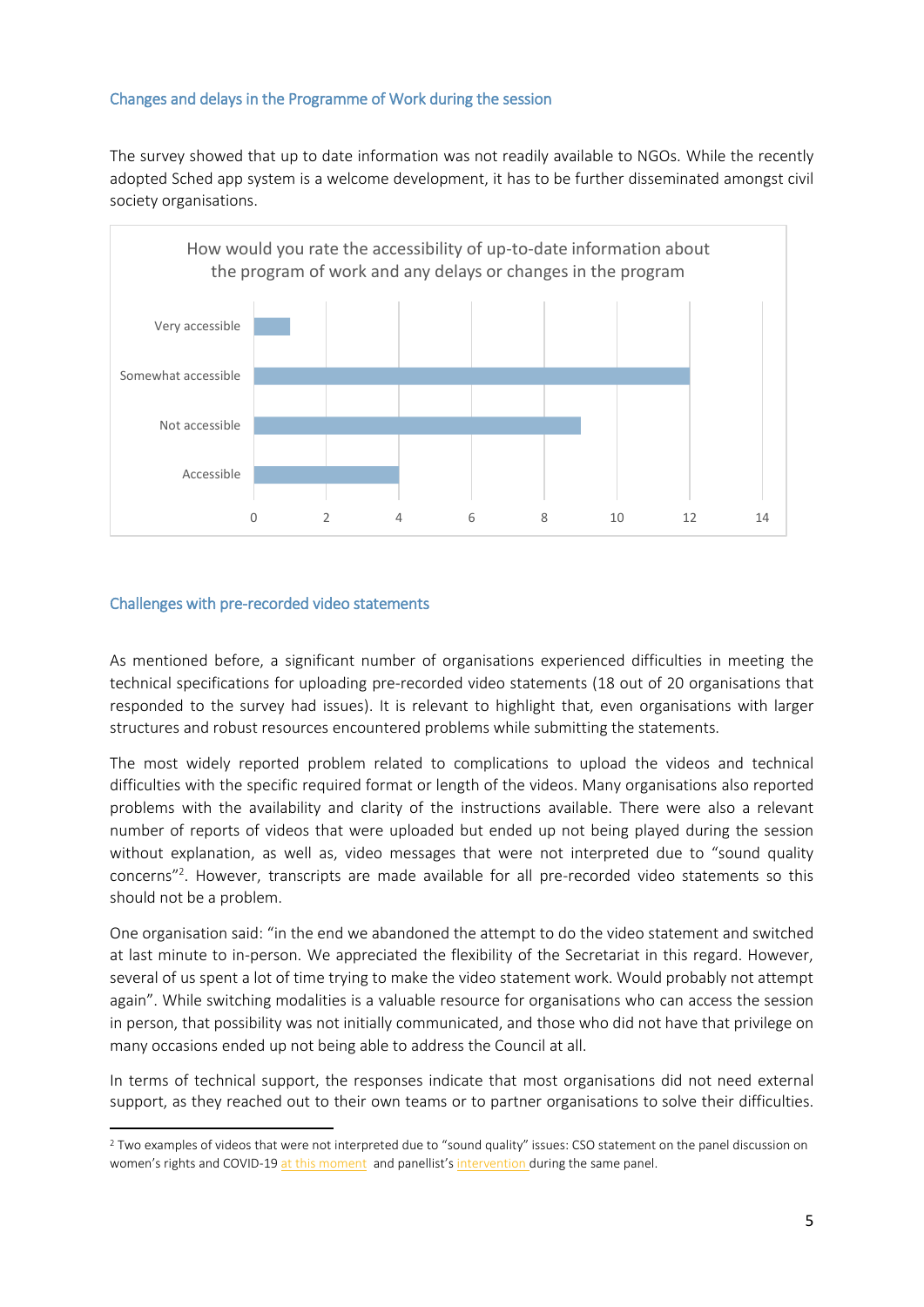Only very few respondents specified having received assistance from the NGO Liaison Unit or HRC Secretariat. Nevertheless, increased technical support from OHCHR and flexibility in video and audio formats, and in allowing CSOs to change between video statements and in person delivery without losing speaking slots, could enable more organisations participate successfully in future sessions.





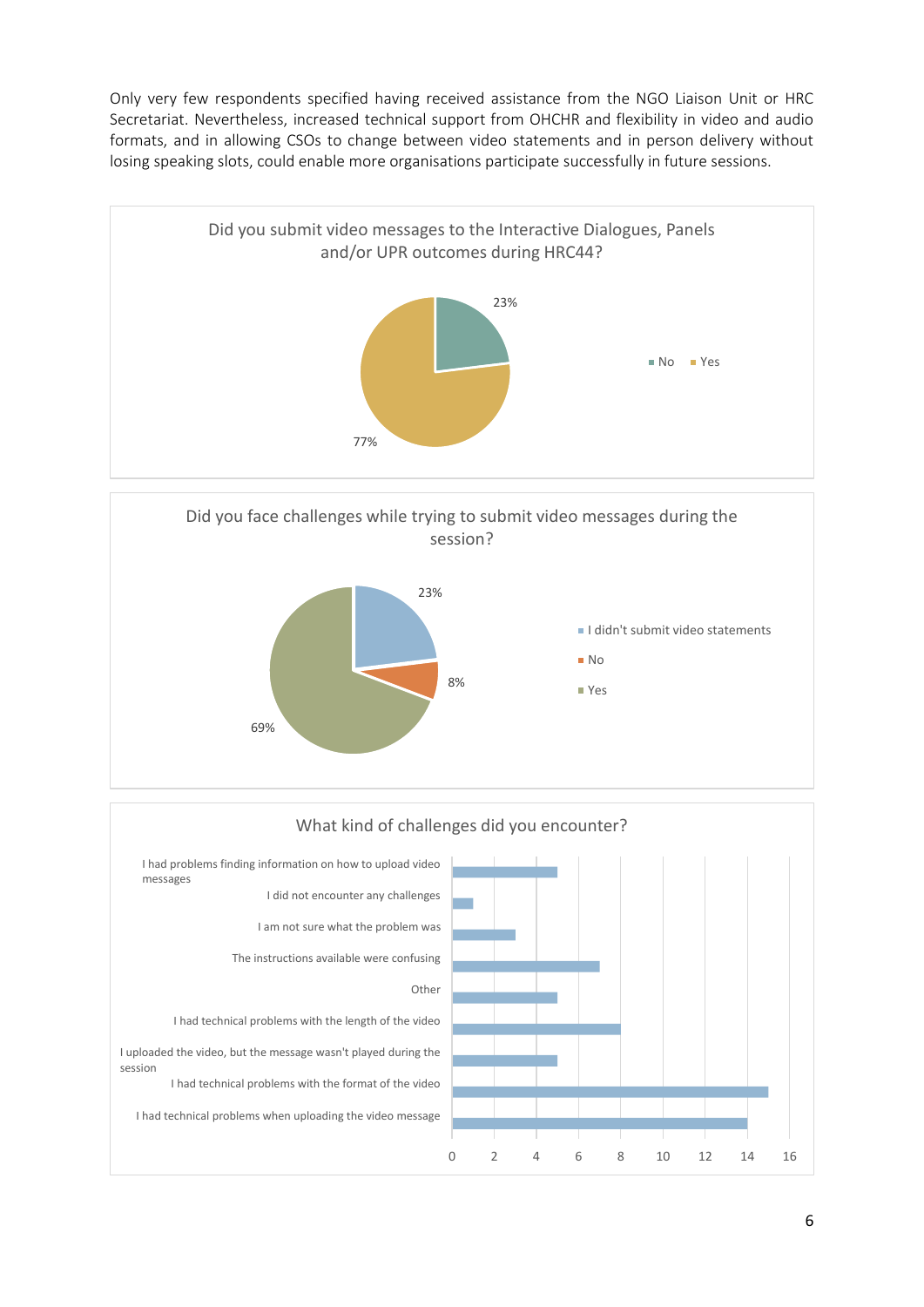## <span id="page-6-0"></span>Access to draft resolutions

The information on draft resolutions during the session was most often rated as partially accessible or not accessible at all. Many responses indicated that the access to draft resolutions was restricted and that they were only able to acquire them through partner NGOs. As it has been highlighted in different occasions, access to e-delegates would help sort the discrepancy of access when it comes to draft resolutions.

Meanwhile, the Secretariat's practice of sharing zero drafts as they are posted on e-delegates should be extended to include all organisations who are interested in receiving them.



# <span id="page-6-1"></span>Participation in informal consultations

I wanted to work on resolutions but could not access the text or follow informals

Through other CSOs

Through diplomats

One of the concerns raised before the session had been the risk to unwarranted restrictions to access informal meetings due to the hybrid nature of HRC44. The survey shows that during the session, the majority of organisations did not take part in informal meetings. Additionally, the phone and listen-live

0 2 4 6 8 10 12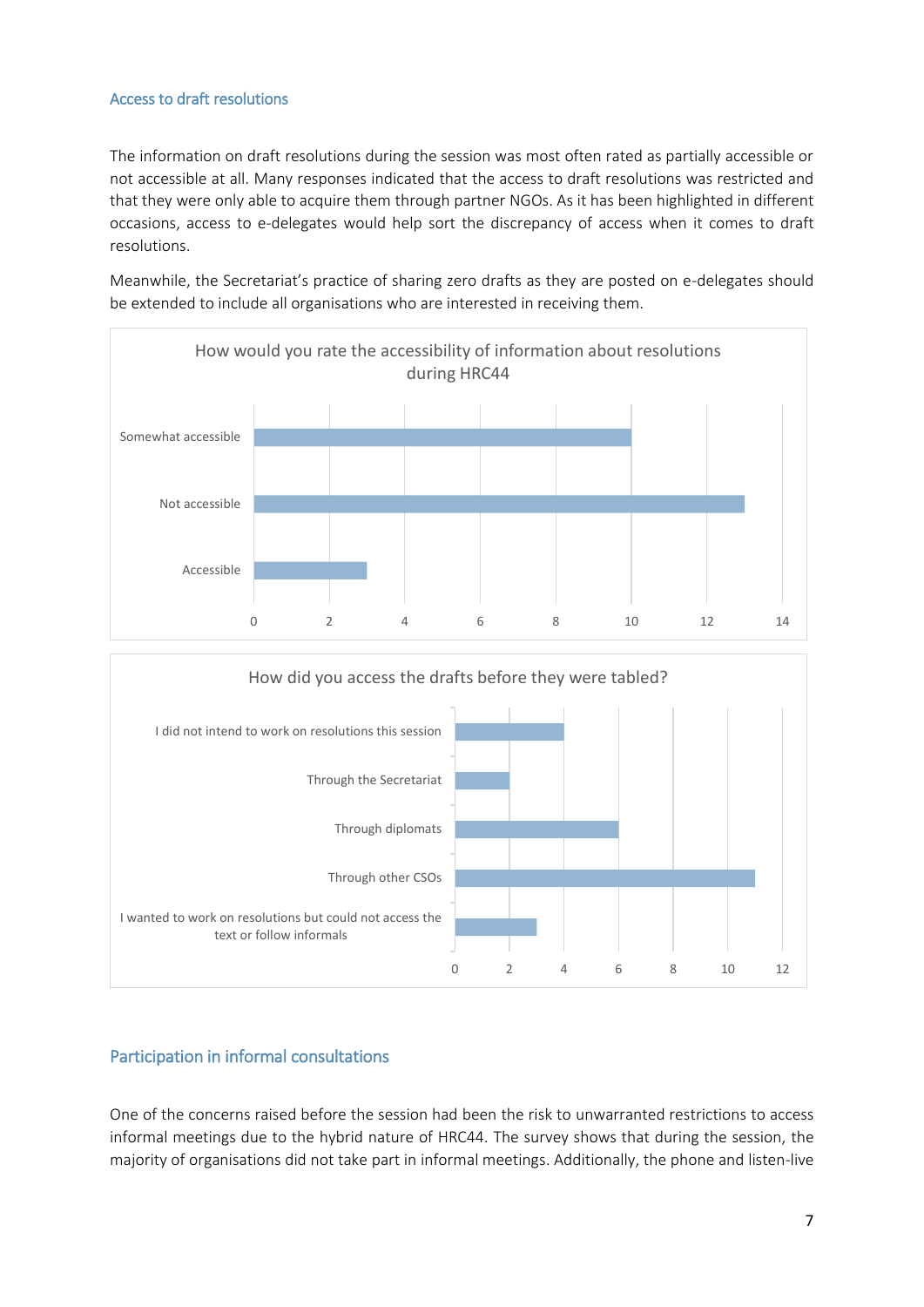service provided by UNOG that could bridge that gap was often disconnected. Several informals were not live-streamed despite being public meetings, and remote engagement dependent on the willingness of core groups to include civil society. One organisation indicated that the degree of remote participation varied from one informal to another as "a small number of informals allowed for remote participation from both States and civil society and others didn't. Following informals online and allowing civil society to engage online is a good practice that should be encouraged."

As predicted, organisations also reported that time zone differences limited their participation in the informals meetings. Availability of recorded webcast or audio files after the informals for those in distinct time zones could help partially overcome this challenge.



<span id="page-7-0"></span>

Accessible

Some organisations reported lack of flexibility, and difficulties in communicating with the HRC Secretariat, particularly when it came to issues related to pre-recorded video statements. Other challenges also revolved around the confusion with deadlines and delay of information around the modalities of participation, as well as, as mentioned before limitations related to differences in time zones. One organisation indicated: "generally, I very much relied on other CSOs for support and up to date information. I felt extremely remote and excluded from the Council experience."

0 2 4 6 8 10 12 14 16 18 20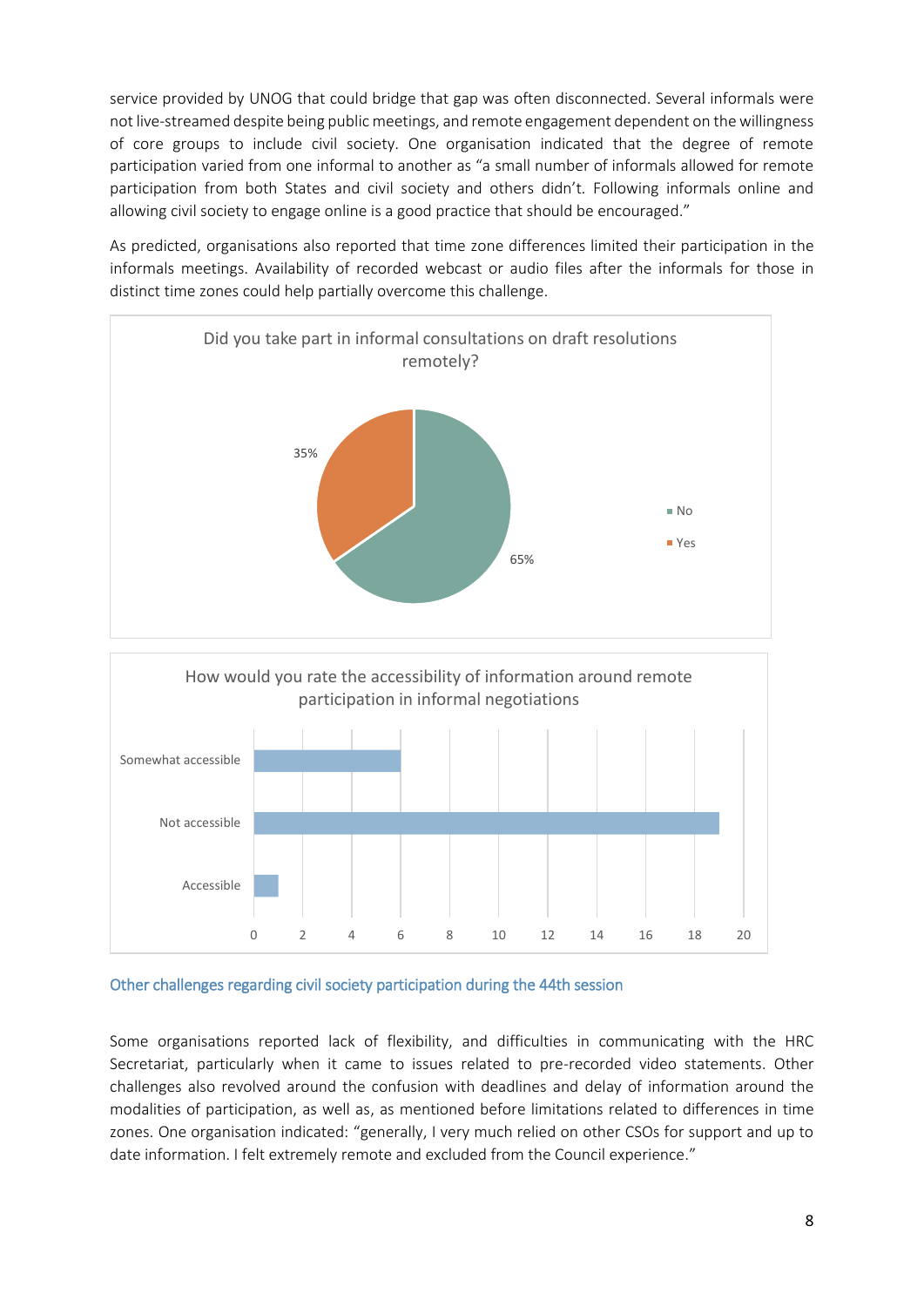Organisations also highlighted that accessibility measures such as closed captioning and sign language were very rare, ad hoc and dependent on NGOs and States' capacity rather than as system-wide measure. Likewise, in some of the session's meeting, webcast was only live-streamed in English and the original language rather than all UN languages. While this is standard practice both for the livestreaming of HRC meetings and the webcast recording stored after the meeting on UN Web TV, this differs from the interpretation into all UN languages available to participants in the plenary room and on webcast during voting, and effectively excludes non-English speakers from following the discussions remotely, both during and after they take place.

In addition, an organisation mentioned that the UNOG official iCSO NGO database was under maintenance during the continuation of the HRC43 and during the entirety of HRC44, which hampered the participation of partners. "Because the database was not working our partner was not able to obtain their annual accreditation for 2020 and not be able to finalize their INDICO application to the 44th HRC session".

Apart from COVID-19 related restrictions, NGOs also faced a significant decrease in the number of speaking slots due to cancellation of General Debates during the June session, as part of the efficiency measures adopted in December 2019. With HRC45 in mind, the Council needs to put in place the relevant measures that will effectively address the possibility of NGOS that are not based in Geneva to take the floor remotely during General Debates.

### <span id="page-8-0"></span>Concrete recommendations on how to make remote participation more effective and inclusive

As remote participation has become the reality for many organisations working with the Human Rights Council, the following recommendations can help further improve the modalities that were implemented during the HRC44 session. The recommendations apply to the OHCHR, Council's Secretariat, the Presidency of the Council, UNOG and States (where applicable).

### On access to information:

- Disseminate clear information on modalities of remote participation in advance, including by updating th[e Draft information note for NGOs](https://www.ohchr.org/Documents/HRBodies/HRCouncil/Information_note_NGOs_HRC44.docx) to include accessible and detailed instructions on remote participation<sup>3</sup>;
- Provide and publicise concrete and user-friendly advice on how to make videos, including recommended software/editing system to meet the stringent technical requirements (e.g. apps/programmes to use<sup>4</sup>, tips on how to position a phone or other recording device, how to check specifications, amongst others).

### On pre-recorded video statements

- Allow more flexibility on technical requirements for video statements (e.g. deadlines for submission<sup>5</sup>, resolution, length, etc.);
- Be transparent about how video recordings are prioritized in selection for transmission;
- Continue the practice of confirming speaking slots remotely and sending co-sponsorship form via email. This could be automatized by permitting registration through a platform rather than having to fill in a form.

### On technical assistance to civil society

1

<sup>3</sup> See for example the flowchart produced by HRCnet before the resumed HRC43 and HRC44[: https://drive.google.com/file/d/1-](https://drive.google.com/file/d/1-Z7x3b1DyHQhANuhRaghNLo2acxUF_mi/view?usp=sharing) [Z7x3b1DyHQhANuhRaghNLo2acxUF\\_mi/view?usp=sharing](https://drive.google.com/file/d/1-Z7x3b1DyHQhANuhRaghNLo2acxUF_mi/view?usp=sharing)

<sup>4</sup> For example:<https://www.online-convert.com/>

<sup>5</sup> Note that for States, the video statement deadline is 6 hours before the debate (se[e guidance note\)](https://extranet.ohchr.org/sites/hrc/HRCSessions/RegularSessions/43session/DL_List_of_Speakers/Guidelines%20list%20of%20speakers_HRC44.docx).